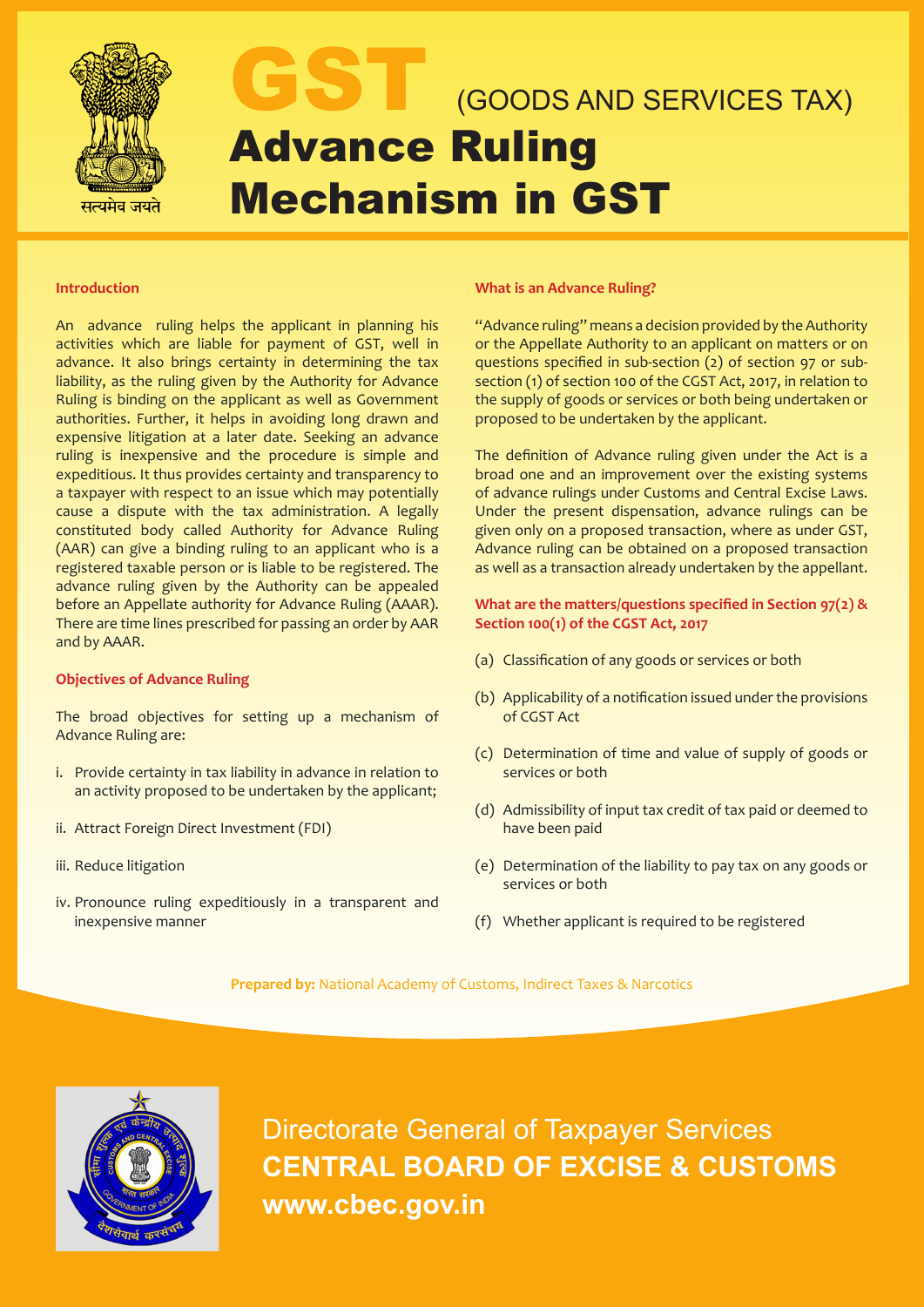

- Mechanism in GST
- (g) Whether any particular thing done by the applicant with respect to any goods or services or both amounts to or results in a supply of goods or services or both, within the meaning of that term.

Section 100(1) of the CGST Act, 2017 provides that the concerned officer, the jurisdictional officer or an applicant aggrieved by any advance ruling pronounced by the Authority for Advance Ruling, may appeal to the Appellate Authority.

Thus it can be seen that a decision of the Appellate authority is also treated as an advance ruling.

## **'Authority for advance ruling' (AAR) and 'Appellate authority for advance ruling' (AAAR)**

The Authority for advance ruling constituted under the provisions of State Goods and Services Tax Act or Union Territory Goods and Services Tax Act shall be deemed to be the Authority for advance ruling in respect of that State or Union territory under the CGST Act, 2017 also.

The Appellate Authority for Advance Ruling constituted under the provisions of a State Goods and Services Tax Act or a Union Territory Goods and Services Tax Act shall be deemed to be the Appellate Authority in respect of that State or Union territory under the CGST Act, 2017 also.

Thus it can be seen that both the Authority for Advance Ruling (AAR) & the Appellate Authority for Advance Ruling (AAAR) is constituted under the respective State/Union Territory Act and not the Central Act. This would mean that the ruling given by the AAR & AAAR will be applicable only within the jurisdiction of the concerned state or union territory. **It is also for this reason that questions on determination of place of supply cannot be raised with the AAR or AAAR.**

## **To whom the Advance Ruling is applicable**

An advance ruling pronounced by AAR or AAAR shall be binding only on the applicant and on the concerned officer or the jurisdictional officer in respect of the applicant. This clearly means that an advance ruling is not applicable to similarly placed other taxable persons in the State. It is only limited to the person who has applied for an advance ruling.

## **Time period for applicability of Advance Ruling**

The law does not provide for a fixed time period for which the ruling shall apply. Instead, it has been provided that advance ruling shall be binding till the period when the law, facts or circumstances supporting the original advance ruling have not changed.

However, an advance ruling shall be held to be ab initio void if the AAR or AAAR finds that the advance ruling was obtained by the applicant by fraud or suppression of material facts or misrepresentation of facts. In such a situation, all the provisions of the CGST/SGST Act shall apply to the applicant as if such advance ruling had never been made (but excluding the period when advance ruling was given and up to the period when the order declaring it to be void is issued). An order declaring advance ruling to be void can be passed only after hearing the applicant.

## **Procedure for obtaining Advance Ruling**

The applicant desirous of obtaining advance ruling should make application to AAR in a prescribed form and manner. The format of the form and the detailed procedure for making application have been prescribed in the Advance Ruling Rules.

Upon receipt of an application, the AAR shall send a copy of application to the officer in whose jurisdiction the applicant falls and call for all relevant records. The AAR may then examine the application along with the records and may also hear the applicant. Thereafter he will pass an order either admitting or rejecting the application.

Application for advance ruling will not be admitted in cases where the question raised in the application is already pending or decided in any proceedings in the case of an applicant under any of the provisions of this Act.

**Prepared by:** National Academy of Customs, Indirect Taxes & Narcotics

**Follow us on:**

@CBEC\_india<br>@askGST\_Gol change\_fractional

@CBEC\_India